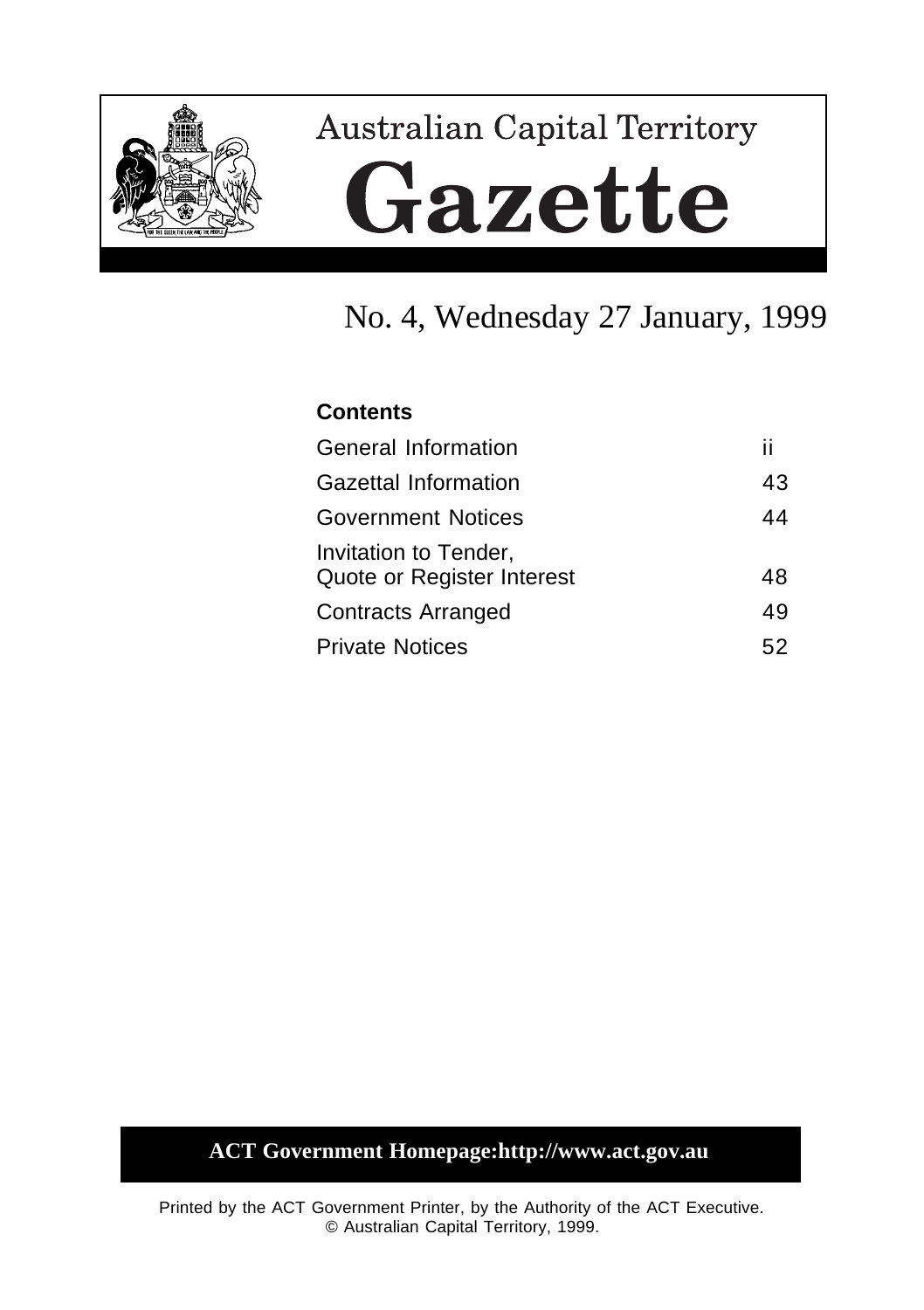# **GENERAL INFORMATION**

#### **ACT GOVERNMENT GAZETTE**

The ACT Government Gazette is published each Wednesday. The sections included in the publication are:

- General Information;
- Government Notices;
- Purchasing and Disposals;
- Invitations to Tender, Quote or Register Interest;
- Contracts arranged, and
- Private Notices

(Australian Public Service notices will continue to appear in the Commonwealth of Australia Gazette).

#### **CONTACT DETAILS**

ACT Gazette Officer Publishing Services GPO Box 158 Canberra Act 2601

Phone: (02) 6205 0484 Fax: (02) 6205 0266 **e-mail: gazette\_office@dpa.act.gov.au** ACT Gazette Office Level 7, Macarthur House Wattle Street Lyneham 2602

#### **Notices for Publications**

Notices for the Gazette are to be lodged by 12 noon on the Wednesday prior to publication. Notices can be lodged in advance in hard copy or facsimile, by electronic mail or diskette, with a brief message of instruction and a WORD compatible document attachment.

A Gazette Request Form must also be delivered to the Gazette Office, by hand, mail or fax. For copies of this form please telephone the Gazette Office or go to www.act.gov.au/government/reports/pub/gazreq.doc.

Signed notices must be sighted by the Gazette Office before gazettal can proceed.

**Purchasing and Disposal Codes** may be accessed on the ACT Government Website:

www.act.gov.au/government/report/pub/gazette/p&d.pdf. Alternatively, you may obtain a hard copy listing by contacting the gazette office.

#### **Private Notices**

The fee for a private notice is as follows:

• minimum charge \$1.00 per word or \$100.00 whichever is the greater.

Cheques are to be made payable to 'Publishing Services' and are to be forwarded to the Gazette office with a copy of the notice (Either on a PC formatted disk in WORD, or if the notice has already been emailed, a hard copy of the notice) and Gazette Request Form. Payment can be made by EFTPOS (Bankcard, Visa or Mastercard) by telephoning the Gazette Office. Payment must be received before gazettal can proceed.

#### **Purchasing and Subscriptions**

Copies of the ACT Government Gazette may be purchased at a cost of \$5.00 (or \$2.00 for a Special Gazette) from the ACT Government shopfront, Legislation/Gazette sales counter, East Row, Canberra City. Subscriptions to the Gazette maybe arranged through the Gazette Office at a price of \$180.00 (1 Jan 99 - 30 Jun 99) or part thereof, including postage. Refunds will not be given for cancellations. Claims for missing items will be recognised as valid if lodged within 28 days of publication.

#### **Copyright Notice - Australian Capital Territory**

This work is copyright. Apart from any use as permitted under the Copyright Act 1968, no part may be reproduced by any process without written permission from Library and Information Management, Department of Urban Services, ACT Government, GPO Box 249, Civic Square ACT 2608.

#### **Products and Services advertised in this publication are not necessarily endorsed by the ACT Government**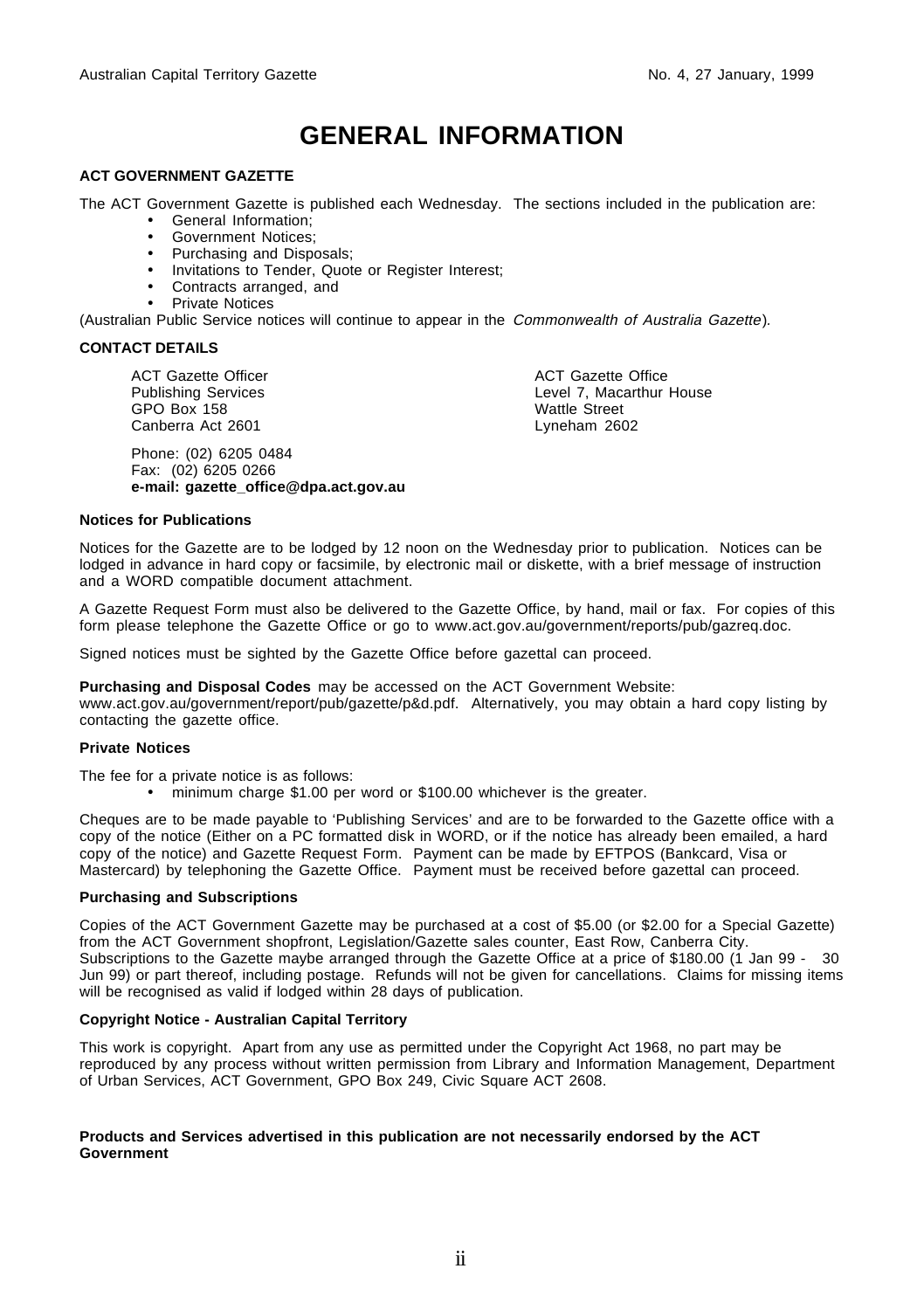# **GAZETTAL INFORMATION**

## **GAZETTE INFORMATION**

## **ISSUE OF ACT SPECIAL GAZETTES**

The following issues of the ACT Special Gazettes have been published since the last Weekly Gazette. For listings of previous ACT Special Gazettes please refer to the ACT Government's Catalogue of Publications or phone the Publishing Services Information line on 6205 0202.

| <b>Gazette Number</b> | Date       | Title                                                                      |
|-----------------------|------------|----------------------------------------------------------------------------|
| S3                    | 18 January | Notice Declaration of Temporary Remand Centre<br>~ Remand Centres Act 1976 |
| S4                    | 20 January | Instrument No. 6 of 1999<br>~ Workers' Compensation Act 1951               |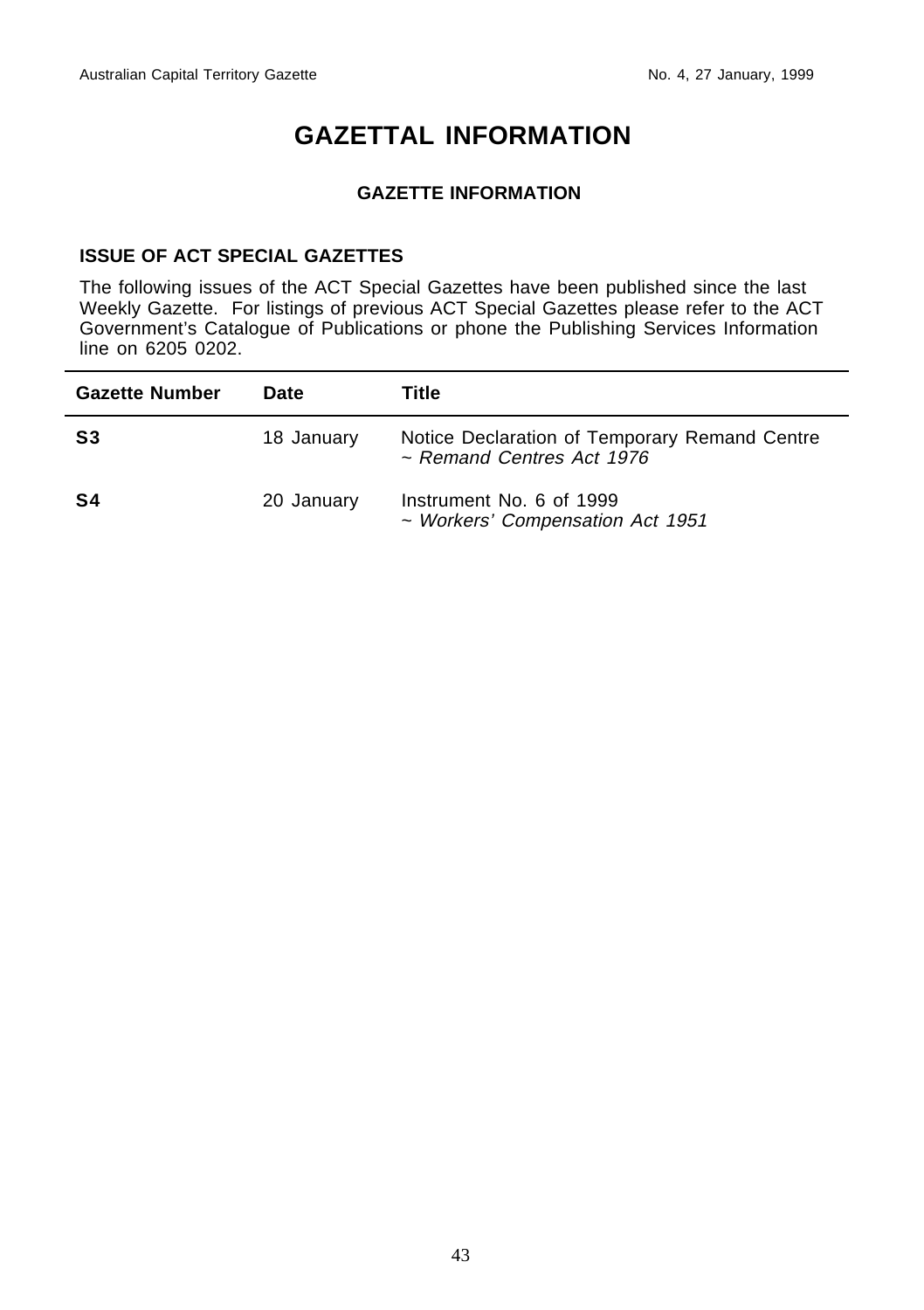# **GOVERNMENT NOTICES**

#### **NOTIFICATION OF THE MAKING OF AN INSTRUMENT**

NOTICE is hereby given that the undermentioned Instrument of the Australian Capital Territory has been made. Copies of the Instrument may be purchased from Publishing Services, Legislation and Sales Counter, ACT Government Shopfront, Crn City Walk and East Row Canberra City ACT 2601.

| Act under which Instrument<br>made | <b>Description of Instrument</b>                                                                                                                         | Number and year of Instrument |
|------------------------------------|----------------------------------------------------------------------------------------------------------------------------------------------------------|-------------------------------|
| Justices of the Peace Act 1989     | Appointment of Justices of the Peace                                                                                                                     | No. 5 of 1999                 |
| Motor Traffic Act 1936             | Determination of Parking Charges.                                                                                                                        | No. 7 of 1999                 |
| Public Place Names Act 1989        | Amendment to the notice published in<br>the Commonwealth Gazette No. 29 of<br>13 April 1972 by omitting three street<br>names in the Division of Garran. | No. 8 of 1999                 |

#### **NOTIFICATION OF THE MAKING OF A REGULATION**

NOTICE is hereby given that the undermentioned Regulation of the Australian Capital Territory has been made. Copies of the Regulation may be purchased from Publishing Services, Legislation and Sales Counter, ACT Government Shopfront, Crn City Walk and East Row, Canberra City ACT 2601.

| Act under which Regulation<br>made | <b>Description of Regulation</b>                                                            | Number and year of Regulation |
|------------------------------------|---------------------------------------------------------------------------------------------|-------------------------------|
| Public Health Act 1997             | Public Health (Medical and Dental<br>Inspection of School Children)<br>Regulations (Repeal) | No. 42 of 1998                |

#### **Environment ACT**

#### **Environment Protection Act 1997**

#### **Environmental Authorisation**

Notice is hereby given that under Section 49 of the Environment Protection Act 1997, environmental authorisations to conduct activities have been granted to the organisations set out below:

| Organisation<br>Swan Bodyworks Pty Ltd        | <b>Brief Description of Activity</b><br>Use of CFCs and HCFCs | Location<br>22 Oatley Court Belconnen       |
|-----------------------------------------------|---------------------------------------------------------------|---------------------------------------------|
| Otis Building Technologies Pty                | Use of CFCs, HCFCs and<br>halons                              | 8-18 William Street Alexandria<br>NSW       |
| Defence Signals Directorate                   | Use of CFCs and HCFCs                                         | Locked Bag 5076 Kingston                    |
| Angus John Rummery                            | Use of CFCs and HCFCs                                         | 5 Birrell Street Page                       |
| Norm McDonald Refrigeration                   | Use of CFCs and HCFCs                                         | 9 Kindler Place Monash                      |
| Sreten Matic                                  | Use of CFCs and HCFCs                                         | 12 Christmas Street Theodore                |
| Heyday Group                                  | Use of HCFCs and halons                                       | 194 Gladstone Street Fyshwick               |
| Canberra Horticultural Maintenance Pty<br>Ltd | Pest Control                                                  | 60 Bambridge Street Weetangera              |
| Jon McRae Pest Control                        | Pest Control                                                  | 18 Parsons Street Torrens                   |
| Rentokil Initial Pty Ltd                      | Pest Control                                                  | 15 Capital Terrace Queanbeyan<br><b>NSW</b> |

Under Section 135 of the *Environment Protection Act 1997*, an application may be made to the Administrative Appeals Tribunal for a review of the decision to which this notice relates. The Administrative Appeals Tribunal can be contacted on telephone 6217 4277.

Copies of environmental authorisations are available for public inspection, during business hours, at the office of the Environment Management Authority, Level 2, South Wing, Macarthur House, Wattle Street Lyneham ACT.

Dated the 19th day of January 1999 Environment Management Authority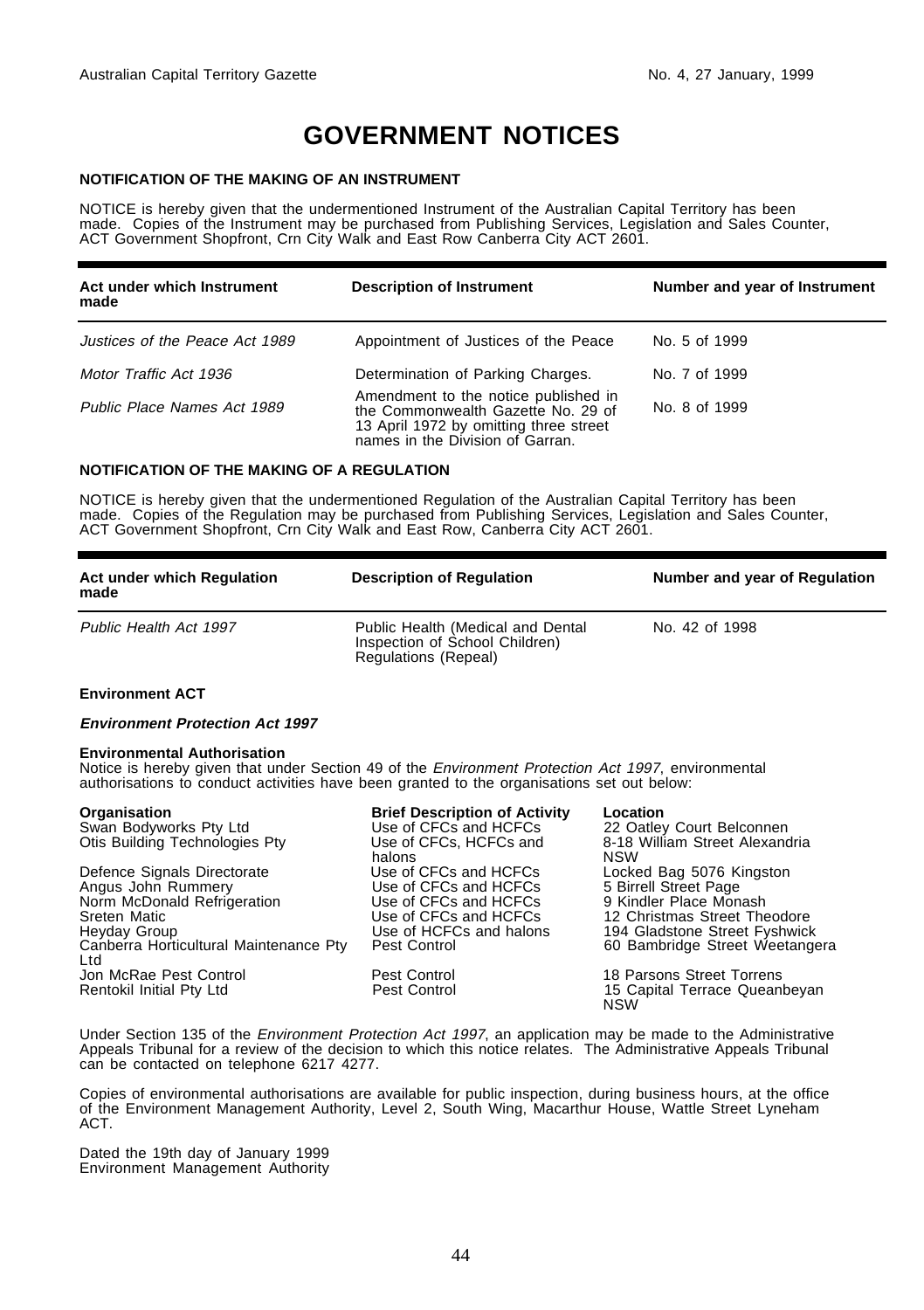## **GOVERNMENT NOTICES (Continued)**

**INSTRUMENT NO. R2/99** 



#### PUBLIC ROADS ACT 1902 (NSW)

#### NOTICE OF DECLARATION OF A PUBLIC ROAD

Pursuant to section 18 of the Public Roads Act 1902 (NSW) I declare that the land described below, shall be a public road.

Germani

DATE  $\frac{15^{n} \text{ Jamaay}}{999}$ 

LINCOLM JAMES HAWKINS Delegate of the Minister

The land known as Traeger Street within Sections 59 and 77 in the Division of Dunlop in the District of Belconnen, shown in a thick black line on the plan annexed hereto.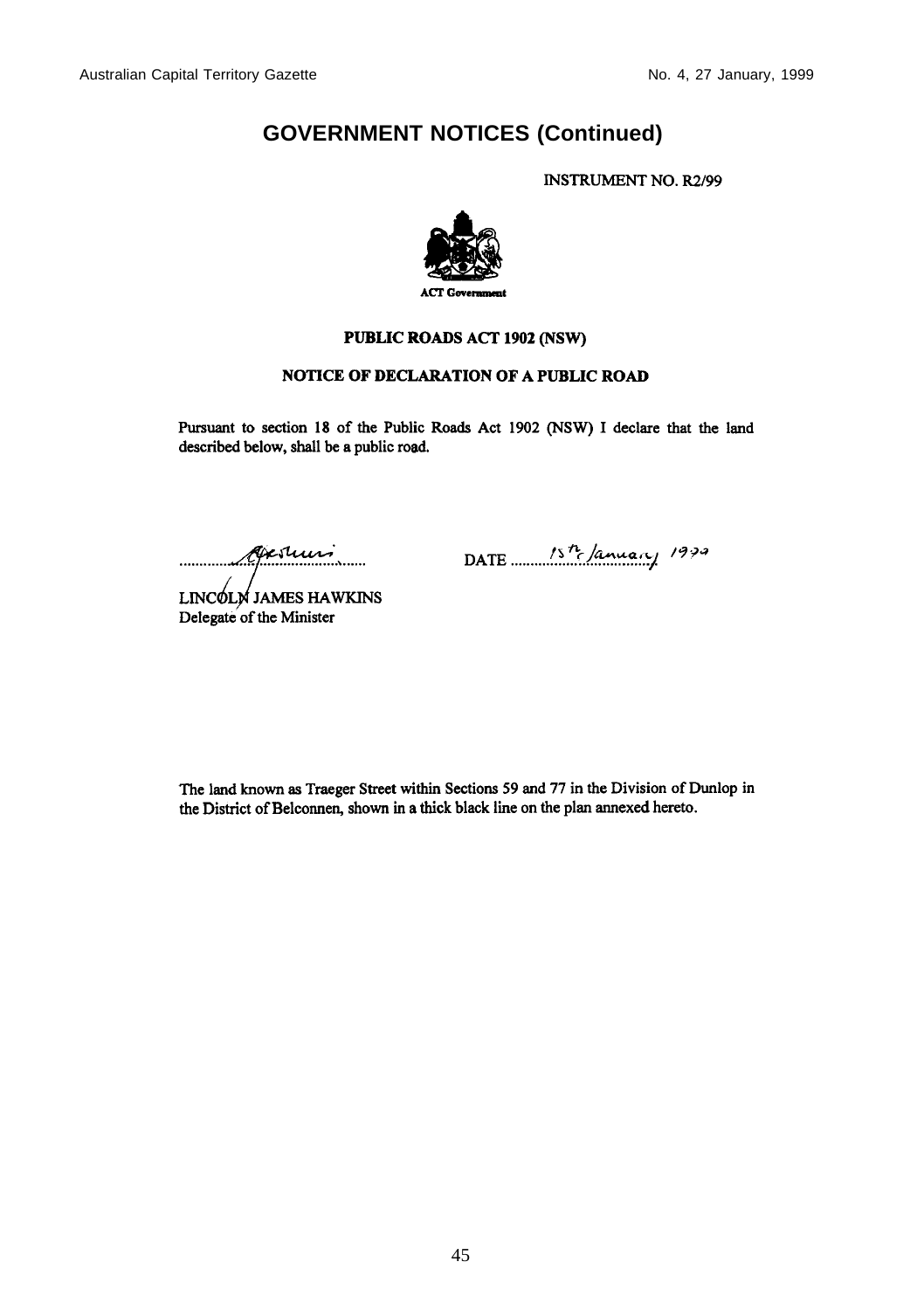

## **GOVERNMENT NOTICES (Continued)**

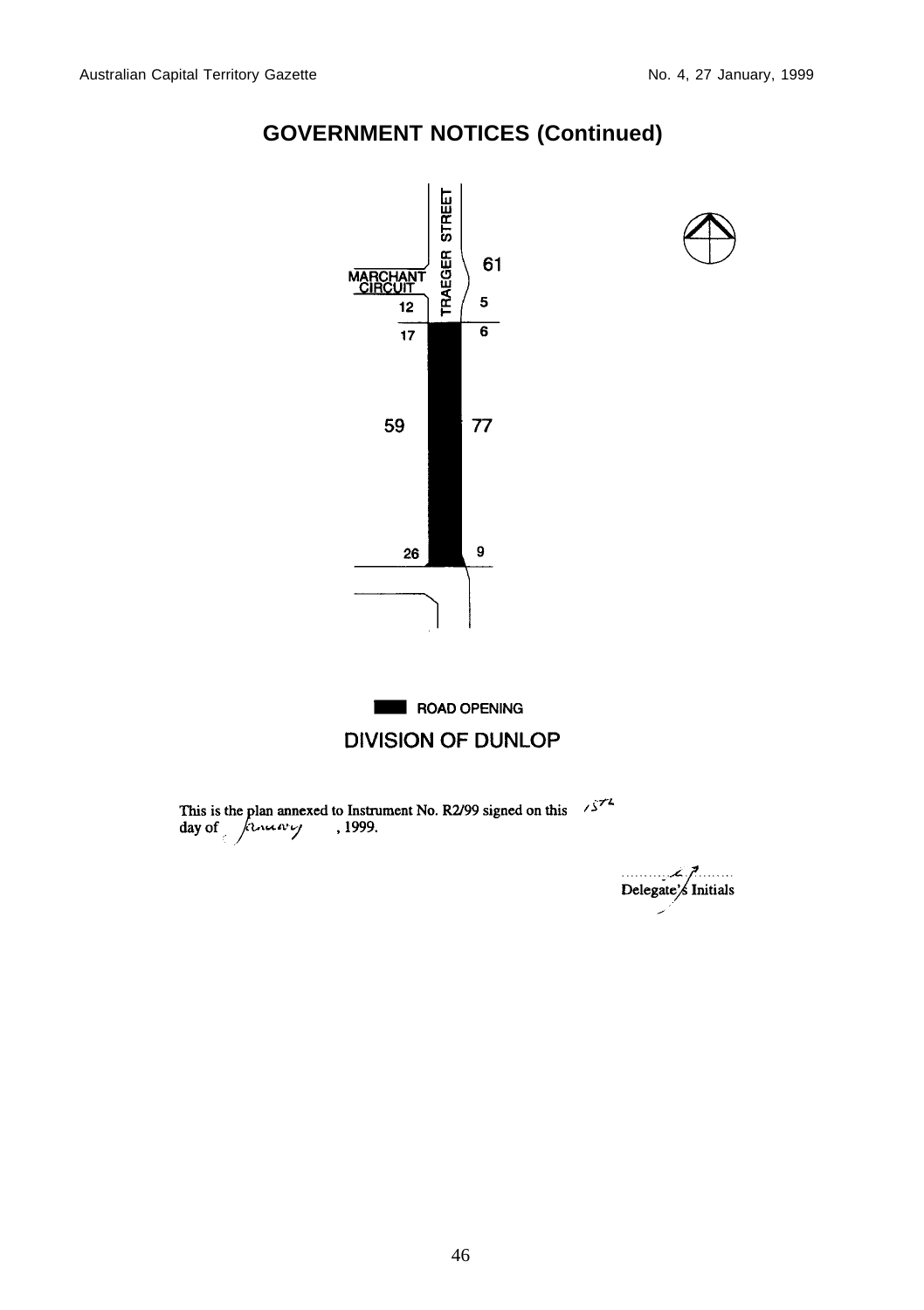## **GOVERNMENT NOTICES (Continued)**



## **AUSTRALIAN CAPITAL TERRITORY**

## **LAND (PLANNING AND ENVIRONMENT) ACT 1991**

## **NOTICE OF REVOCATION OF REFERRAL OF AN APPLICATION TO THE COMMISSIONER FOR LAND AND PLANNING**

Under subsection 229A(6) of the Land (Planning and Environment) Act 1991 I revoke the referral of Application Number 985543 referred to the Commissioner for Land and Planning on the eighteenth day of January 1999.

Dated this eighteenth day of January 1999

**Brendan Smyth** MLA Minister for Urban Services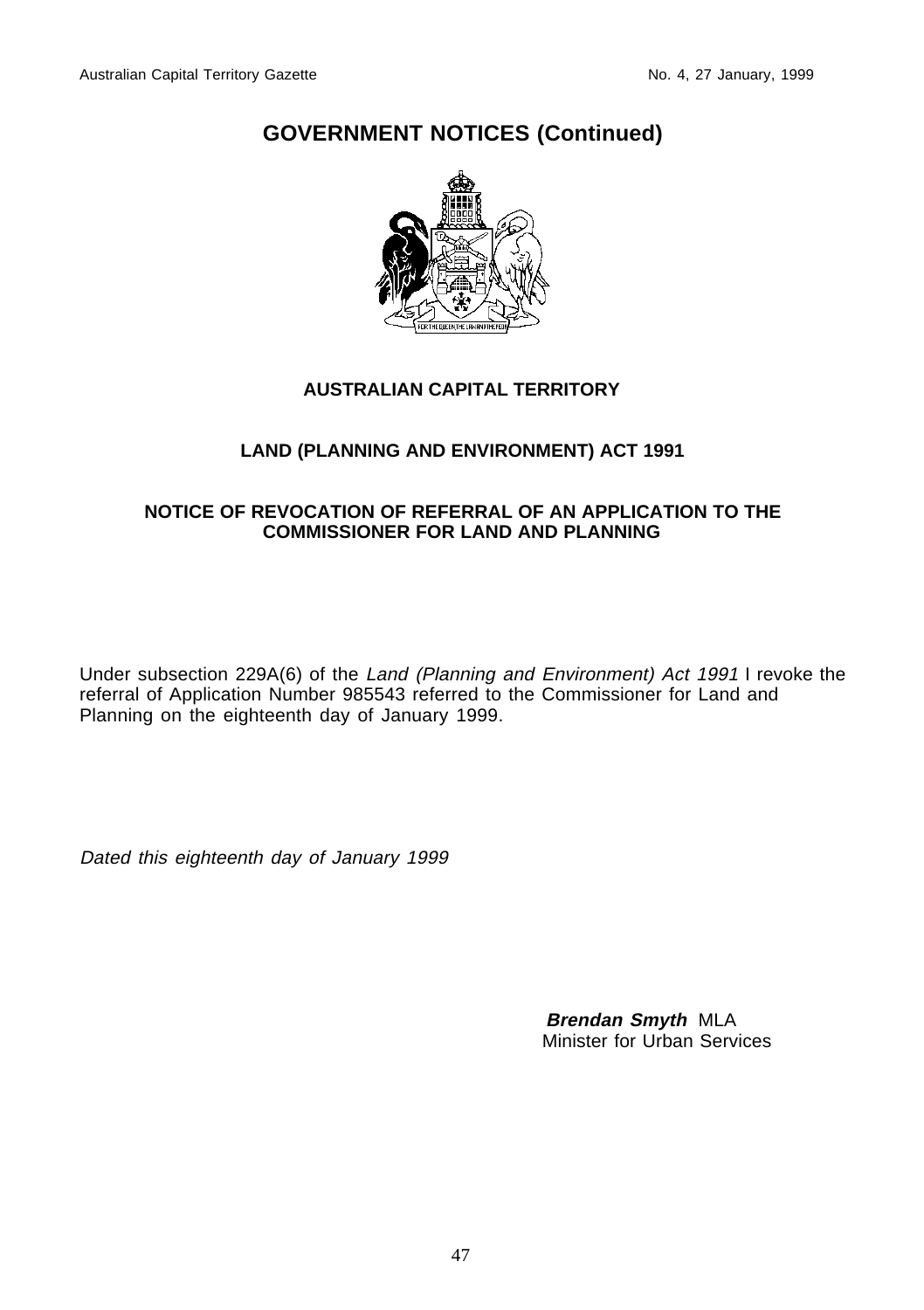# **INVITATION TO TENDER, QUOTE OR REGISTER INTEREST**

**KINGSTON SHOPPING CENTRE REFURBISHMENT – STAGE 1. 59.5223 Pre-qualification:** CC or CL 0.5 or better **Closing date:** 11 February 1999 **Deposit:** \$200 **Technical enquiries**: Mike Lyons **Ph:** 02 6251 6313 Documents for the above tender are available from: **RD Gossip 2 Lawry Place Macquarie ACT 2614 Ph: 02 6251 6313 Fax: 02 6253 1989** The above tender closes at 2.00pm local (Canberra) time and should be placed in the ACT Contracts and Purchasing Tender Box, Level 4, Macarthur House, 12 Wattle Street, Lyneham. Tender Box facsimile (02) 6207 5460. Late tenders will not be considered. HOTLINE: Sub-contractors with payment problems on ACT Government construction

projects are invited to phone (02) 6207 5550.

48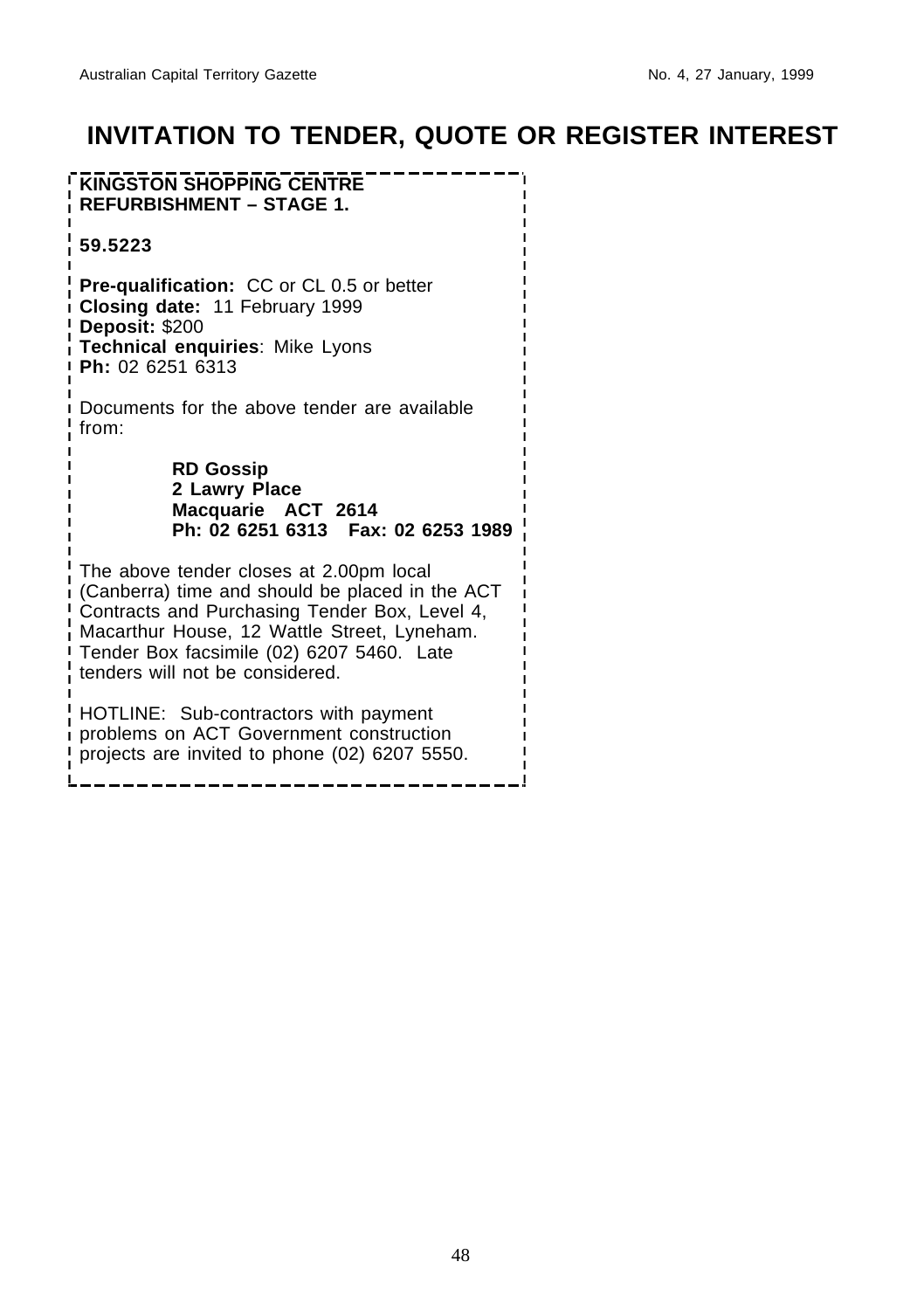# **CONTRACTS ARRANGED**

**Department or Agency:** Urban Services - Environment ACT

## **Authorising Officer: Sue Kumpus**

**Contact Officer:** Sue Kumpus **Telephone:** 6207 2262

| <b>Purchase</b><br>Ref No. | <b>Description of</b><br><b>Supplies</b>                                     | Value<br>(SA) | <b>Period</b><br>Cont. | <b>Contractor (including</b><br>postcode at end of<br>address)               | <b>P&amp;S</b><br>Code |
|----------------------------|------------------------------------------------------------------------------|---------------|------------------------|------------------------------------------------------------------------------|------------------------|
|                            | Provision of weed<br>control services                                        | 2,600.0<br>0  |                        | Greg Webb<br>BREDBO NSW 2626                                                 | 02                     |
|                            | Track construction<br>rehab. works at<br>Nursery Swamp                       | 3,000.0<br>0  |                        | Kangarutha Pty Ltd<br>TATHRA NSW 2550                                        | 27                     |
|                            | Printing and<br>publications works                                           | 2,000.0<br>0  |                        | <b>Wildlife Unlimited</b><br><b>BAIRNSDALE VIC</b><br>3875                   | 10                     |
|                            | Production of a<br>promotional video                                         | 62,000.<br>00 |                        | National Parks &<br><b>Wildlife Service</b><br><b>QUEANBEYAN NSW</b><br>2620 | $\overline{10}$        |
| <b>PAC104</b>              | Provision of services<br>to conduct ACT Willow<br>Survey                     | 10,000.<br>00 |                        | Simon Lang<br>COOMA NSW 2630                                                 | 30                     |
|                            | Conservation and<br>architectural services<br>for London Bridge<br>Homestead | 7,000.0<br>0  |                        | John Armes & Assoc.<br><b>YASS NSW 2582</b>                                  | 27                     |
|                            | Provision of services<br>for ALPS workshop                                   | 11,310.<br>00 |                        | Mount Buffalo Chalet<br>MT BUFFALO NP<br>VIC 3745                            | 27                     |
|                            | Production of Alps<br><b>Field Guide</b>                                     | 12,000.<br>00 |                        | Cameo Interpretive<br>Projects<br><b>KIRRIBILLI NSW</b><br>2061              | 10                     |
|                            | Huts restoration<br>training workshop                                        | 5,000.0<br>0  |                        | Matthew Higgins<br>AINSLIE ACT 2602                                          | 27                     |
|                            | Reprint of Aust Alps<br><b>Walking Track Guide</b>                           | 7,995         |                        | Work and Turner<br><b>TULLAMARINE VIC</b><br>3043                            | 10                     |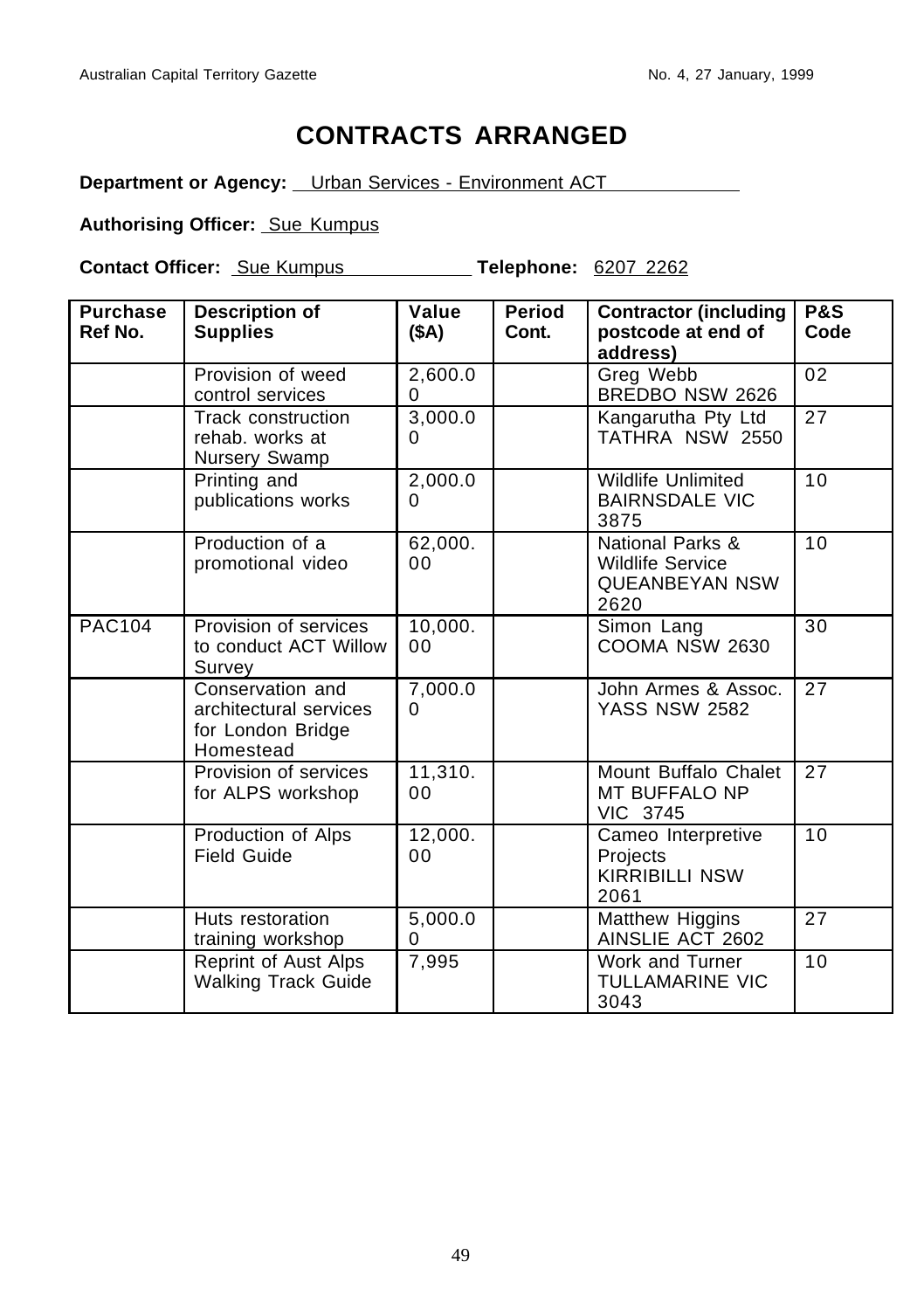# **CONTRACTS ARRANGED (Continued)**

Authorisation Officer: Sue Smith Contact Officer: Sue Smith Telephone: 207 3344

Department or Agency: Canberra Institute of Technology

| Purchase  |                                          |           |                     | Contractor                         |                 |
|-----------|------------------------------------------|-----------|---------------------|------------------------------------|-----------------|
| Reference | Description of Supplies                  | Value     | Period              | (Including postcode at             | P & S           |
| Number    |                                          | (SA)      | Contract            | end of address)                    | Code            |
| 982026    | Supply & Maintenance of Signage          | 5,000.00  | 26/8/98<br>31/12/98 | All In One Signs                   | $\overline{22}$ |
| 982117    | Sanitary napkin disposal services        | 6,400.00  |                     | Carefree Hygiene Services          | 10              |
|           | including provision for 2 tampon         |           |                     |                                    |                 |
|           | vending machines                         |           |                     |                                    |                 |
| 982196    | Supply of Light Fittings and             | 5,000.00  | 21/9/98             | Lawrence and Hanson                | 17              |
|           | associated electrical items              |           | 31/12/98            |                                    |                 |
| 982244    | Caretaker Services - Bruce Campus        | 9,000.00  | 21/9/98             | <b>WM Property Services</b>        | 27              |
|           |                                          |           | 21/12/98            |                                    |                 |
| 982314    | Installation & maintenance of security   | 16,000.00 | 12/10/98            | Tennat Cabling & Security Services | 18              |
|           | systems as per Contract No.C98200        |           | 31/12/98            |                                    |                 |
| 982324    | Provision of Security services to all    | 2,000.00  | 1/10/98             | Chubb Security Aust P/L            | 18              |
|           | <b>CIT Campuses</b>                      |           | 31/12/98            |                                    |                 |
| 982331    | Provision of Security services to all    | 15,000.00 | 1/10/98             | M.I.L. Services Pty Ltd            | 18              |
|           | <b>CIT Campuses</b>                      |           | 31/12/98            |                                    |                 |
| 982332    | Provision of Security services to all    | 5,000.00  | 1/10/98             | Asset Services Pty Ltd             | 18              |
|           | <b>CIT Campuses</b>                      |           | 31/10/98            |                                    |                 |
| 981838    | Tender service for the disposal of       | 5,655.00  |                     | Gutteridge, Haskins & Davey P/L    | 27              |
|           | <b>CIT International House</b>           |           |                     |                                    |                 |
| 982070    | Construction of new entry "D" Block      | 37,815.00 |                     | <b>Binutti Constructions P/L</b>   | 22              |
|           | Reid campus                              |           |                     |                                    |                 |
| 982292    | Stage one only, sketch design stage      | 2,000.00  |                     | Kiah Environmental Designers       | 22              |
|           | <b>CIT Childcare Centre</b>              |           |                     |                                    |                 |
| 982321    | Construct new entrance and canopy        | 39,310.00 |                     | <b>Binutti Constructions P/L</b>   | 22              |
|           | 'D" block Southside Campus               |           |                     |                                    |                 |
| 982401    | Design & Documentation of                | 3,000.00  |                     | Paul Barnett Design Group          | 22              |
|           | Verandah enclosure Woden                 |           |                     |                                    |                 |
|           | Childcare Centre                         |           |                     |                                    |                 |
| 982415    | Supply & Install 69 table covers in felt | 7,176.00  |                     | Capital Upholstery Services        | 9               |
|           | Remove & replace existing vinyl from     |           |                     |                                    |                 |
|           | table trims                              |           |                     |                                    |                 |
| 982498    | Replace Roller Shutter Assembly          | 2,388.00  |                     | <b>ACT Doorland</b>                | 9               |
|           | Re-connect existing motor,               |           |                     |                                    |                 |
| 982502    | Supply only stainless steel plate        | 3,350.00  |                     | ACT Boiler & Burner Service P/L    | 19              |
|           | heat exchanger Alfa Laval Type           |           |                     |                                    |                 |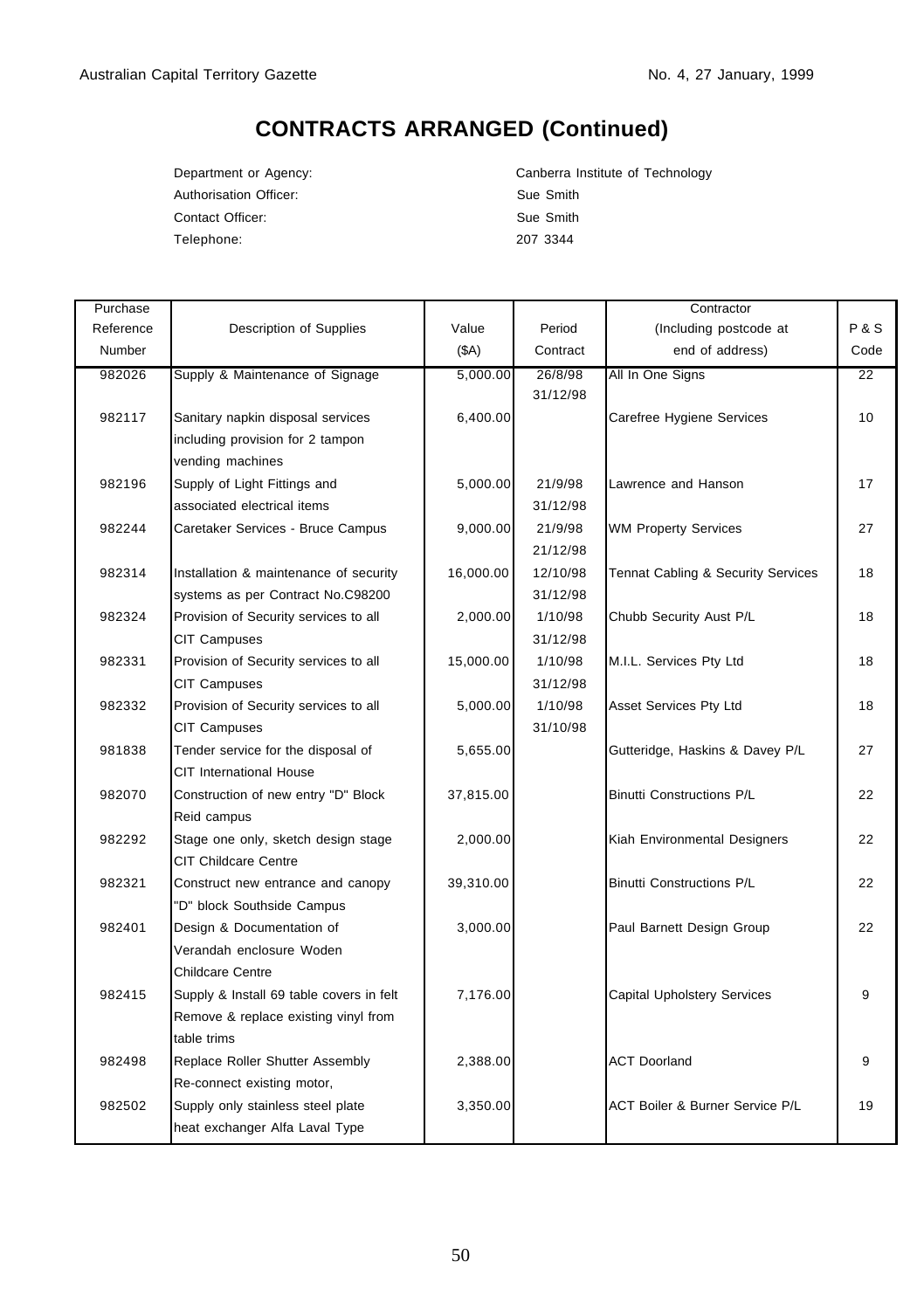## Purchase Contractor Contractor Contractor Contractor Contractor Contractor Contractor Reference Description of Supplies | Value Period | (Including postcode at P & S Number (\$A) Contract end of address) Code 981693 Evaluation of Security Tender 5,460.00 Contract Management Solutions 27 981731 Supply and Install Sunshade Sails Southside Campus Library 18 (3,184.00 Sails for Sunshade 18 18 981813 Supply of Portable personnel lift 12,315.00 Electro Mechanical Services 18 Watson Campus 981907 Supply & Install Camera System & Tennant Cablin & Security Services 22 Domes Reid Campus 6,000.00 981960 Supply and erect concrete blade wall at Southside Campus | 9,500.00 Construction Control P/L 18 981974 Installation of Airconditioning unit 9,372.00 AC Control 19 and associated duct work and connection to DDC to CITSA office Bruce Campus 982027 Supply & Fit new ceramic fibre brick work, new heat exchanger, new flow switch and new collection hood  $\begin{array}{|c|c|c|c|c|c|} \hline & & 5,295.00 & & \text{ACT Bolier & Burner Service P/L} \hline \end{array}$  19 982037 Supply stationery cupboards, shelves and keys **3,143.16** Brownbuilt P/L 22 982059 Supply & Install reception desk 4,940.00 HMH Cabinetmakers 22 982092 Supply of carpet 4,600.00 Bob Walker's Carpets 982142 Provision of concept master plan for CIT Reid campus **1** 3,000.00 **Raffen Maron Architects P/L 27** 982143 Provision of concept master plan for CIT Reid campus 10,000.00 Purdon Associates P/L 27 982144 Provision of concept master plan 7,000.00 Hoadley Budge Ophert & Edwards 27 for CIT Reid campus **Madigan** Madigan 982194 Energy Saver Timer 17 3,560.00 BGM Electrical Industries 17 982328 Warm water licence fees, Bruce, Weston and Reid Campuses **1988** 4,000.00 **Health Protection Services** Chef Upright Stoves x 3 2,230.00 Harvey Norman 17 NR Pressure wash paved surface  $\begin{vmatrix} 3,800.00 \\ 4,800.00 \end{vmatrix}$  Australian Property Services to remove moss 982547 Remove existing carpets and 4,869.50 Hood's Carpets 8 replace 982591 Supply and lay carpet to canteen 11,880.00 Hood's Carpets 8 Southside Campus 982617 Construsctio of HEBEL block wall Bruce Campus **6,892.00** Gridline Constructions 18 982618 Construction of new office area 15,345.00 Gridline Constructions 18 Library Southside Campus 982601 Design & Documentation of Pergola | 2,250.00 Brian Foskett Pty Ltd 27 Terrace and Landscaping Southside Campus including water penetration problem

# **CONTRACTS ARRANGED (Continued)**